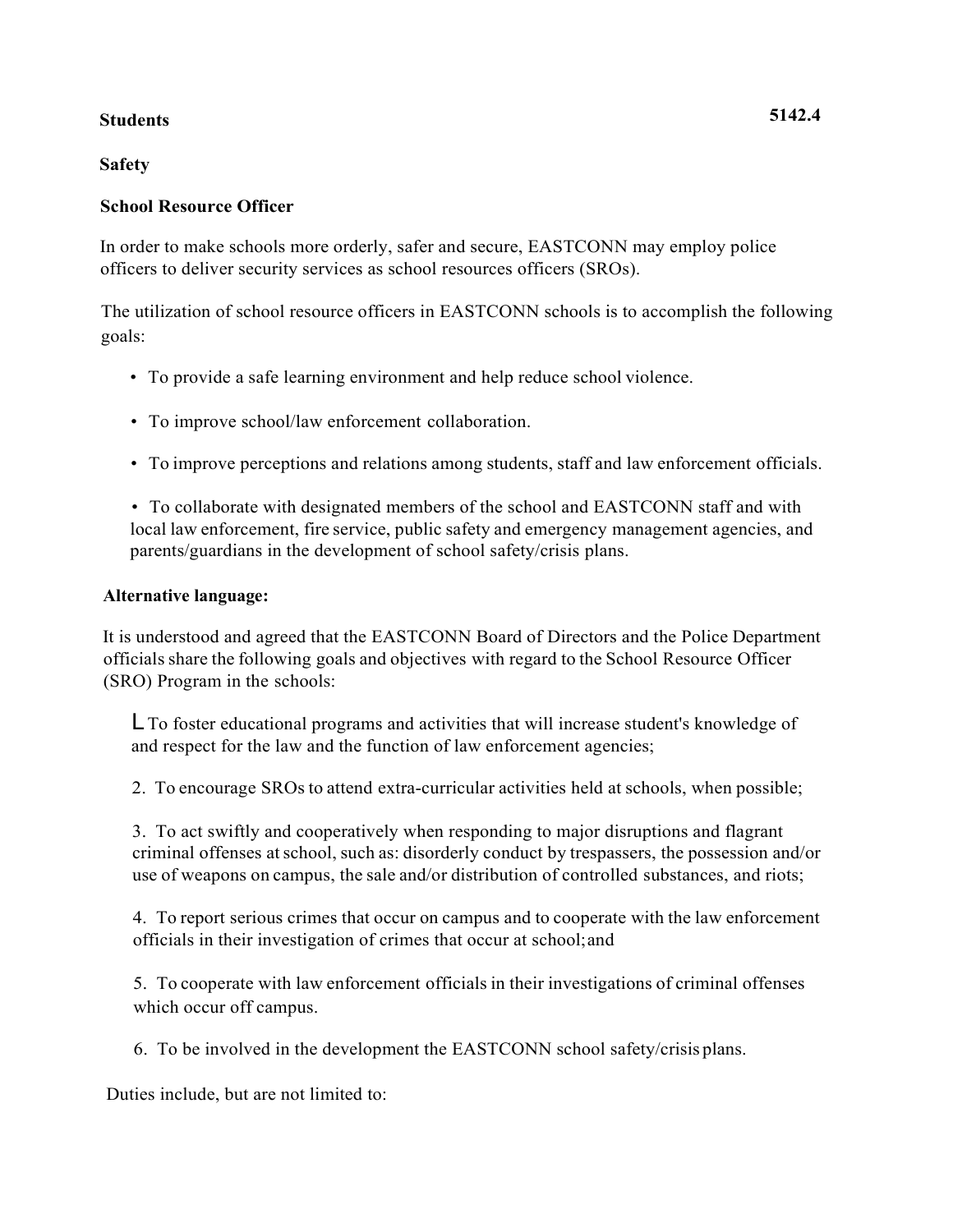- 1. The observation and reporting of any unlawful act;
- 2. The prevention of theft or misappropriation of any item ofvalue;
- 3. The control of access to premises being protected;
- 4. The maintenance of order and safety at public activities;

5. Protection of EASTCONN property, students, staff and persons and property on or about EASTCONN property or while attending EASTCONN-sponsored activities.

### **Optional Language:**

- 6. Investigating and documenting specific incidents;
- 7. Assistance in identifying, intervening and communicating with at-risk students;
- 8. Provision of crime prevention education;
- 9. Promotion of a positive student attitude towards lawenforcement;
- 10. Operating as a liaison between the community and EASTCONN.

The Executive Director of EASTCONN will develop administrative regulations as necessary to implement this policy.

### **Alternative language:**

The EASTCONN Board of Directors will work in cooperation with the law enforcement agency/police department in the placement of school resource officers in its high/middle/elementary schools. The objectives and qualifications of resource officers will be determined by the police department and shall be subject to approval by the EASTCONN Board of Directors.

EASTCONN shall enter into a Memorandum of Understanding (MOU) with the local police department that defines the officer's role and responsibilities. The MOU must address daily interactions among students, school personnel, and police officers, and must include a graduated response model for student discipline.

(cf. 5114 - Suspension/Expulsion; Student Due Process)

(cf. 5131 - Student Conduct)

(cf. 5131.2 - Assault)

(cf. 5131.21 -Terrorist Acts/Threats)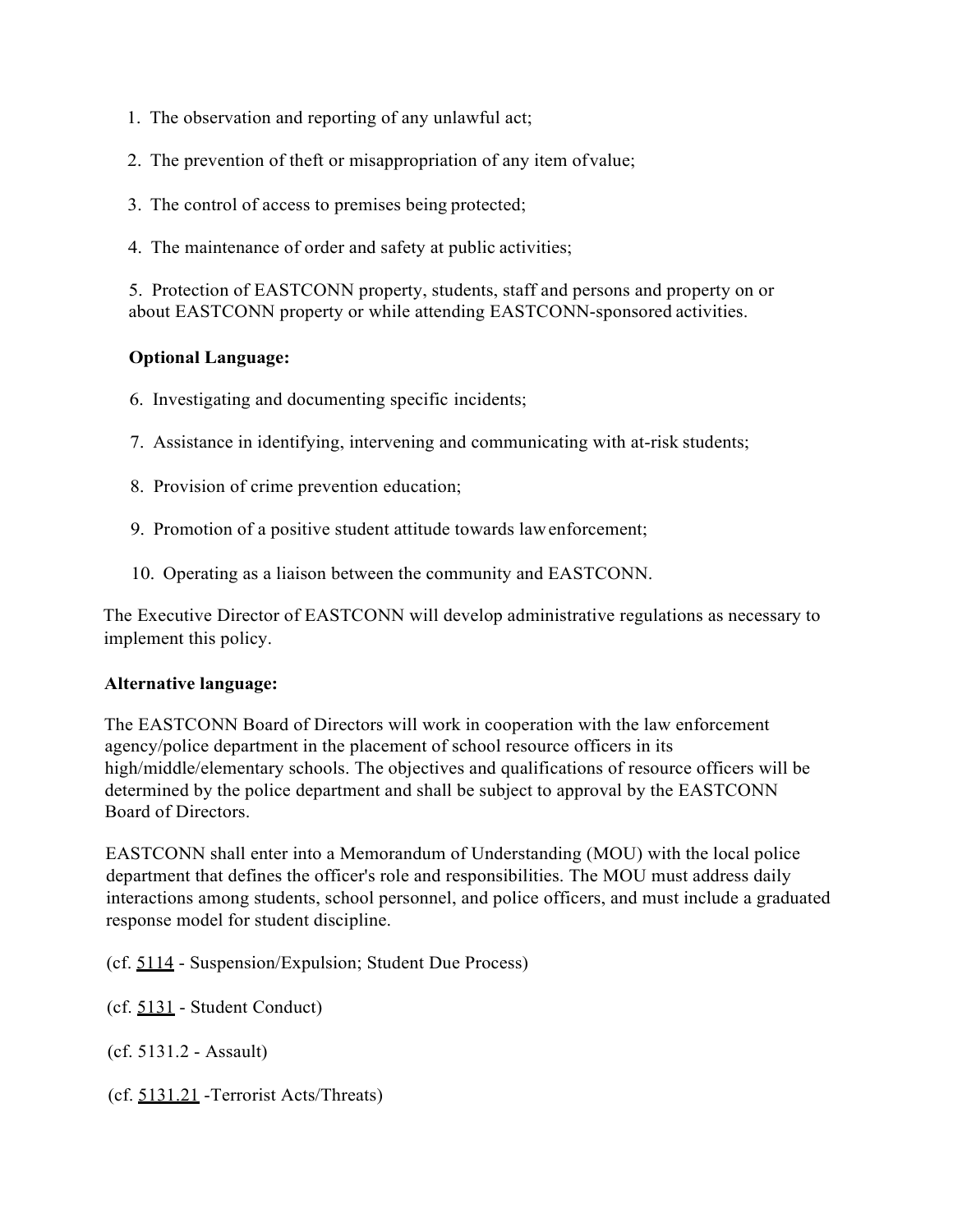- (cf. 5131.4 School Grounds Disturbances)
- (cf. 5131.41 In-School Disturbances)
- (cf. 5131.5 Vandalism)
- (cf. 5131.6- Drugs, Tobacco, Alcohol)
- (cf. 5131.61 Inhalant Abuse)
- (cf. 5131.612 Surrender of Physical Evidenced Obtained from Students)
- (cf. 5131.7 Weapons and Dangerous Instruments)
- (cf. 5131.8 Off School Grounds Misconduct)
- (cf. 5131.9 Gang Activity or Association)
- (cf. 5141.6 Crisis Management)
- $(cf. 5142 Safety)$
- (cf. 5144 Use of Physical Force)
- (cf. 5145.11 Questioning and Apprehension)
- (cf. 5145.12 Search and Seizure)
- (cf. 5145.121 Vehicle Searches on School Grounds)

Legal Reference: Connecticut General Statutes

±-l 76e through ±-l 80a. Contested Cases. Notice. Record.

10-220 Duties of boards of education.

I0-233a through l 0-233f. Suspension, removal and expulsion of students, as amended by PA 95-304, PA 96-244, and PA 98-139.

53a-l Definitions.

53a-217b Possession of Firearms and Deadly Weapons on School Grounds.

PA 15-168 An Act Concerning Collaboration Between Boards of Education and School Resource Officers and the Collection and Reporting of Data on School-Based Arrests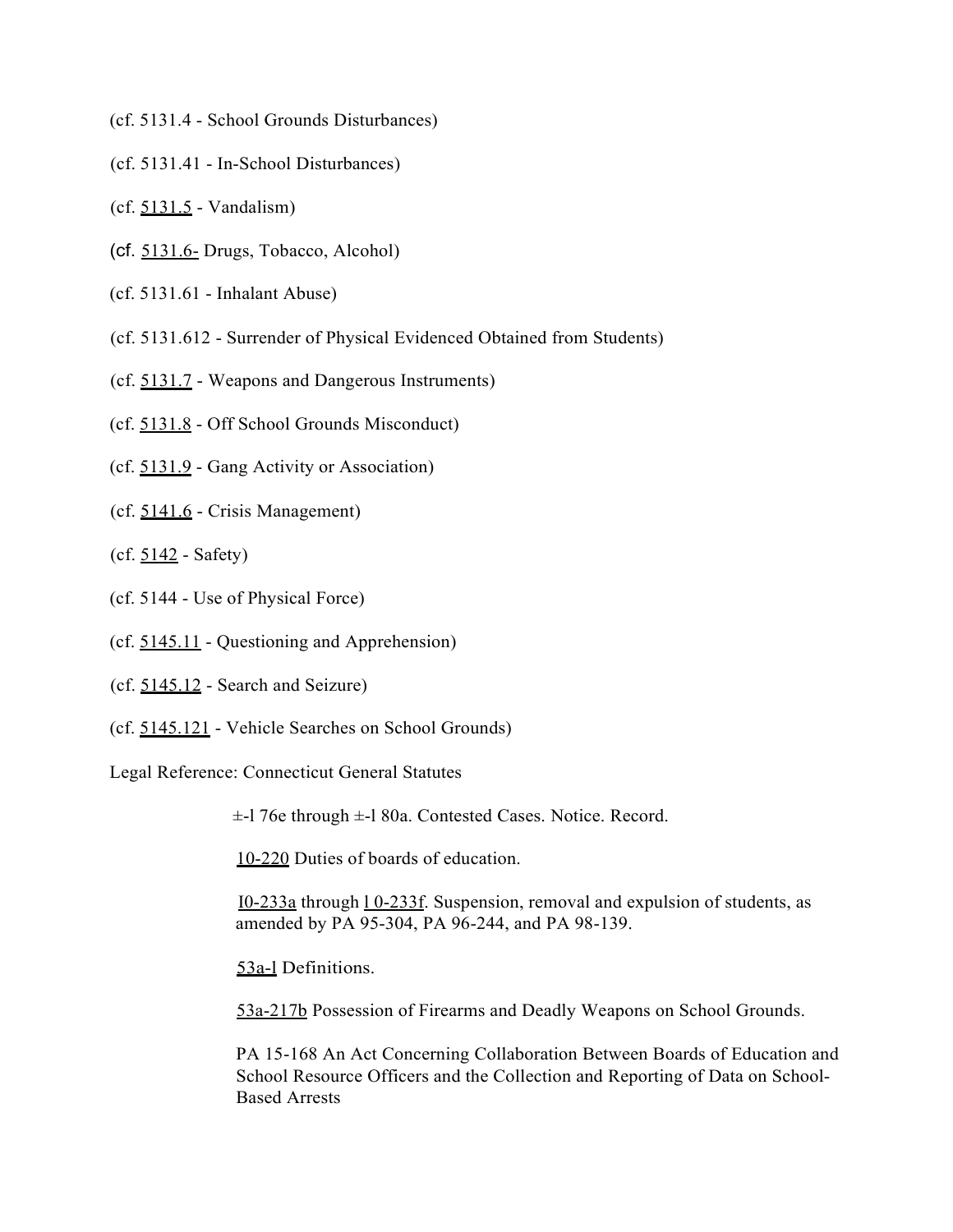PA 94-221 An Act Concerning School Discipline and Safety.

GOALS 2000: Educate America Act, Pub. L. 103-227.

18 U.S.C. 921 Definitions.

Title III - Amendments to the Individuals with Disabilities Education Act.

Sec. 314 (Local Control Over Violence)

Elementary and Secondary Act of 1965 as amended by the Gun Free Schools Act of 1994.

P.L. 105-17 The Individuals with Disabilities Act, Amendment of 1997.

Kyle P. Packer PPA Jane Packer v. Thomaston Board of Directors.

**Policy adopted:8/27/19**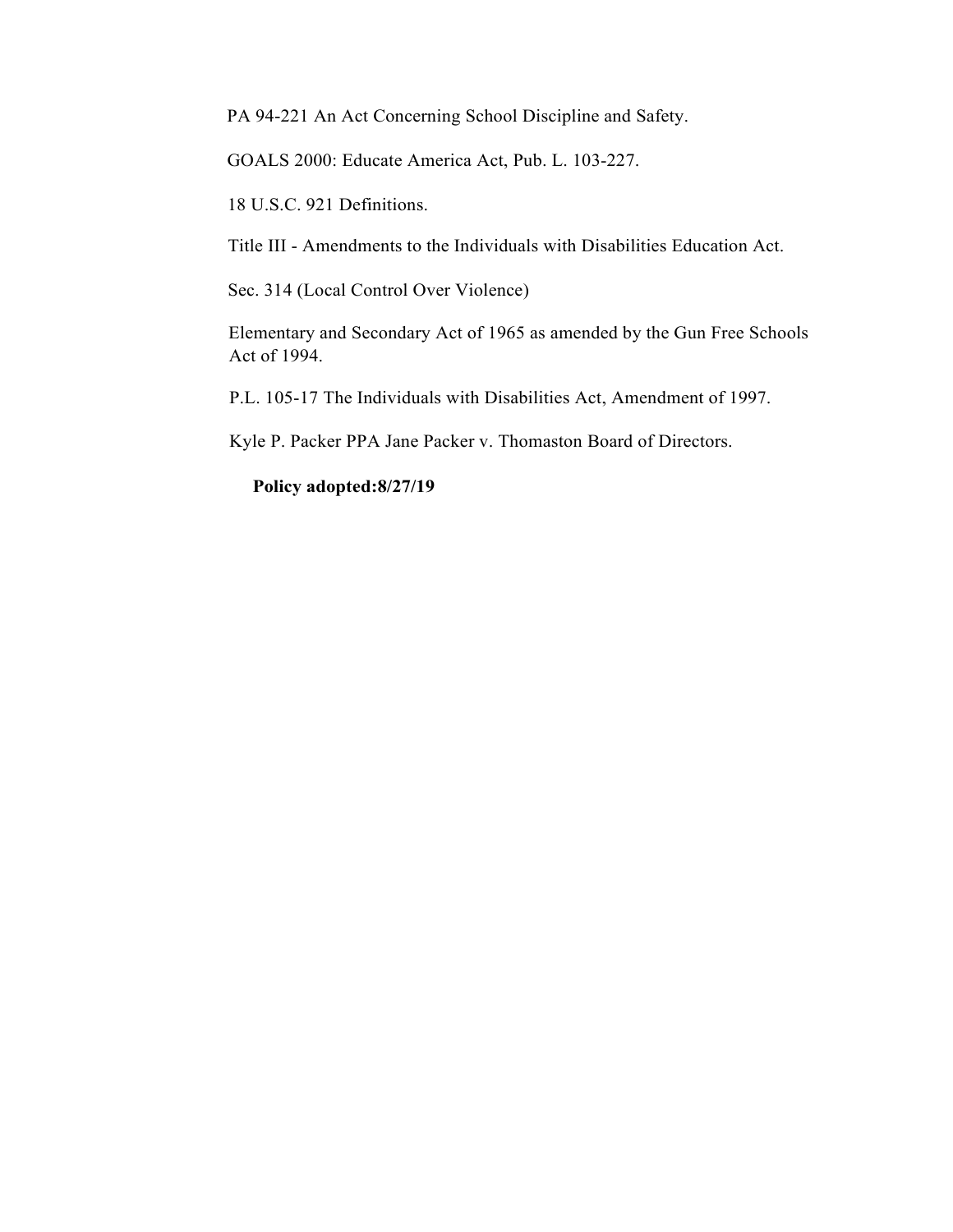### **5142.4 Appendix #1**

**(as applicable)**

### **Memorandum of Agreement**

### **By and Between**

**EASTCONN**

**and**

**Police Department**

# **I. Introduction**

Schools and law enforcement share responsibility for school safety and must work together with complimentary policies and procedures to ensure a safe learning environment for students. This document expresses the agreement of the parties for responding to non-emergency school disruptions. It strives to ensure a consistent response to incidents of student misbehavior, clarify the role oflaw enforcement in school disciplinary matters, and reduce involvement of police and court agencies for misconduct at school and school-related events.

The parties agree to the following principles upon which this agreement is founded.

**A.** The vast majority of student misconduct can be best addressed through classroom and inschool strategies and maintaining a positive climate within schools rather than by involvement of the justice community.

**B.** The response to school disruptions should be reasonable, consistent and fair with appropriate consideration of relevant factors such as the age of the student and the nature and severity of the incident.

**C.** Students should be held accountable for their actions through a graduated response to misconduct that provides a continuum of services and increasingly more severe sanctions for continued misbehavior.

**D.** Disruptive students should receive appropriate redirection and support from in-school and community resources prior to the consideration of suspension, expulsion, involvement of the police, or referral to court.

**E.** Clarifying the responsibilities of school and police personnel with regard to nonemergency disruptive behavior at school and school-related events promotes the best interests of the student, the school system, law enforcement and the community at large.

# **II. Purpose of Agreement**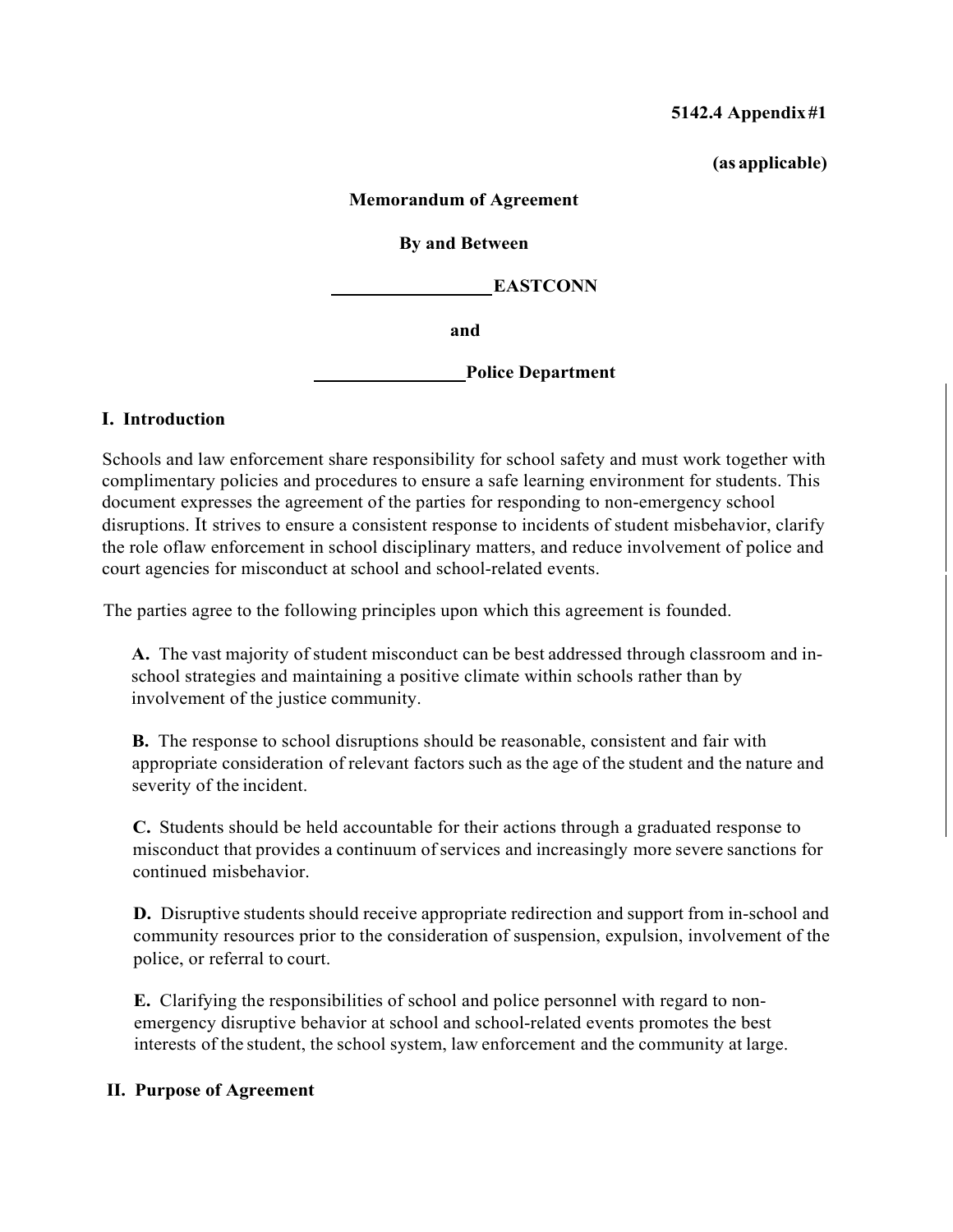The purpose of this agreement is to encourage a more consistent response to school incidents and to reduce the number of referrals of students to court by establishing guidelines for the handling of non-emergency disruptive behavior at school and school-related events by school and police personnel.

# **III. Terms of the Agreement**

# **A. Summary of Key Points**

The parties agree to:

- 1. Convene a School/Police Collaboration Team;
- 2. Share this agreement with a copy to allschool and police personnel;
- 3. Provide necessary and regular staff training on implementation of the agreement;
- 4. Put into practice a graduated response to student misbehavior;
- 5. Monitor implementation of the agreement;
- 6. Collect data and assess the effectiveness of the agreement; and
- 7. Modify the agreement as appropriate.

# **B. Key Factors in Making Disciplinary Decisions**

The parties agree that when determining consequences for students' disruptive behavior the following factors shall be considered, if information on the factors is available.

- 1. Age, health, and disability or special education status of the student.
- 2. Prior conduct and record of behavior of the student.
- 3. Previous interventions with the student.
- 4. Students' willingness to repair the harm.
- 5. Parents' willingness to address any identified issues.
- 6. Seriousness of the incident and degree of harm caused.

The parties agree that when determining consequences for student's disruptive behavior the following factors shall not be considered: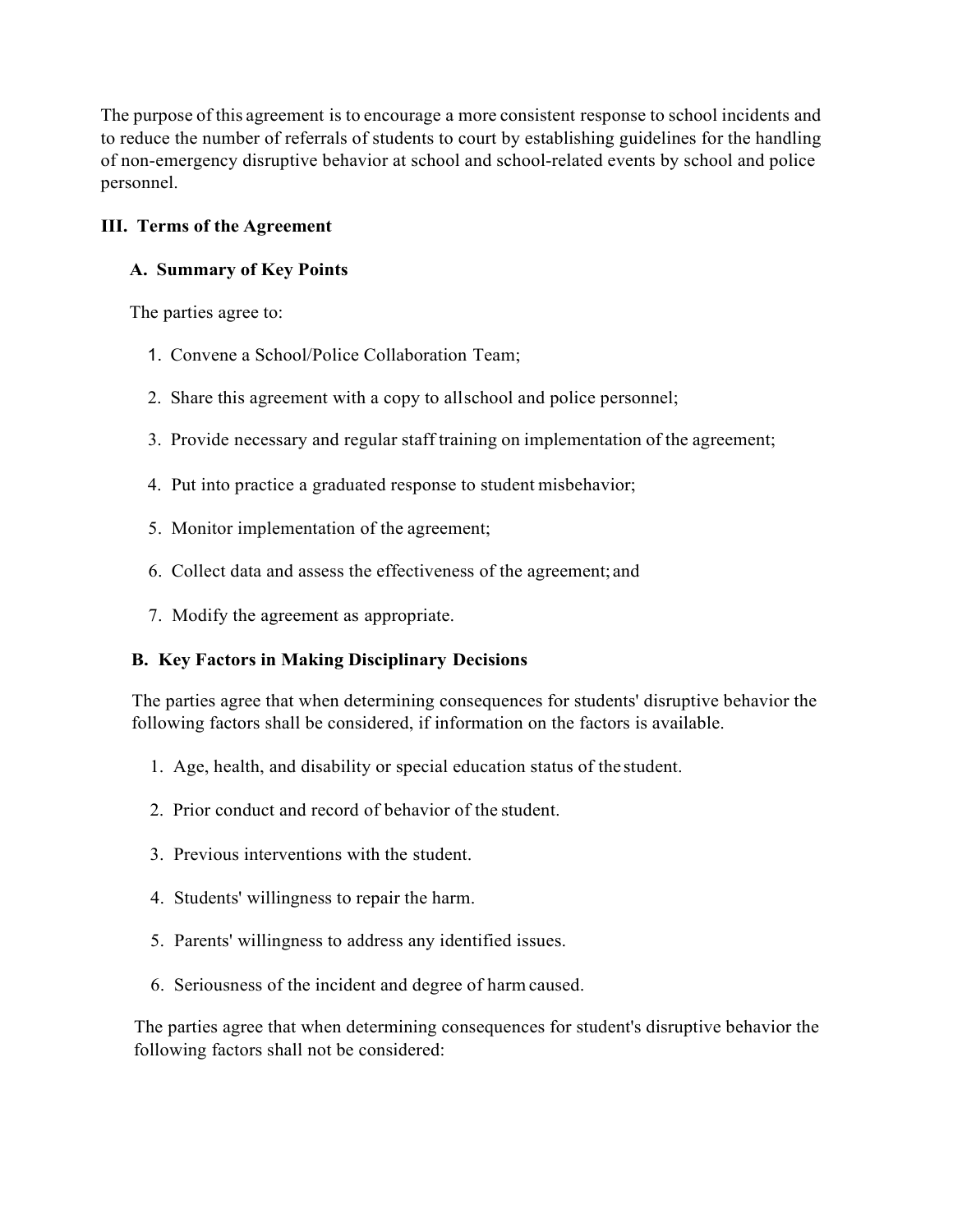1. Race/ethnicity, gender, gender identity, sexual orientation, religion and national origin of the student and family.

2. Economic status of the student and family.

# **C. Graduated Response Model**

**Classroom Intervention** - The classroom teacher plays a prominent role in guiding, developing and reinforcing appropriate student conduct and is acknowledged as the first line in implementing the school discipline code. As such, this model begins with a range of classroom management techniques that must be implemented prior to any other sanctions or interventions. Classroom intervention is managed by the teacher for behaviors that are passive and non-threatening such as dress code violations, and violations of classroom rules. School Resource Officers (SROs) should not be involved at this level. More than three incidents of the same behavior, if not in the same day, could lead to School Administrator Intervention. Classroom intervention options might include redirection, reteaching, school climate initiatives, moving seats, and the teacher should initiate parental contact.

**School Administration Intervention** - Classroom interventions must be supported by school administrators who address more serious or repetitive behaviors and behaviors in school but outside of the classroom. Examples of behaviors at this level include repetitive patterns, defacing school property, truancy, threatening and behaviors in hallways, bathrooms, courtyards and school buses. Administration intervention options might include time in the office, after school detention, loss of privilege, reparation, and/or parent conference.

**Assessment and Service Provision** - When the behavior and needs of the student warrant, an assessment process and intervention with the use of school and community services is appropriate. This intervention is managed by the school administrator or a Student Assistance Team (SAT). Repetitive truancy or defiance of school rules, and behaviors that interfere with others such as vandalism or harassment belong at this level as well as misbehaving students who would benefit from service provision. Assessment and service intervention options should include any classroom orschool administration interventions and might include referral to a juvenile review board (JRB) or community service or program, suspension, expulsion or referral to court. Truant behavior should not lead to an out-ofschool option. Police can be involved in their role on SATsand JRBs.

**Law Enforcement Intervention** - Only when classroom, school and community options have been found ineffective (or in an emergency) should the school involve the police, including the SRO. Involvement of the police does not necessarily mean arrest and referral to court. This intervention is managed by the police. Behaviors at this level must be violations of criminal law, but only after classroom, school administration and assessment and service interventions have been tried. Law enforcement options may include verbal warning; conference with the student, parents, teachers and/or others; referral to a JRB and/or community agencies; and referral to court.

### **D. Police Activity at Schools**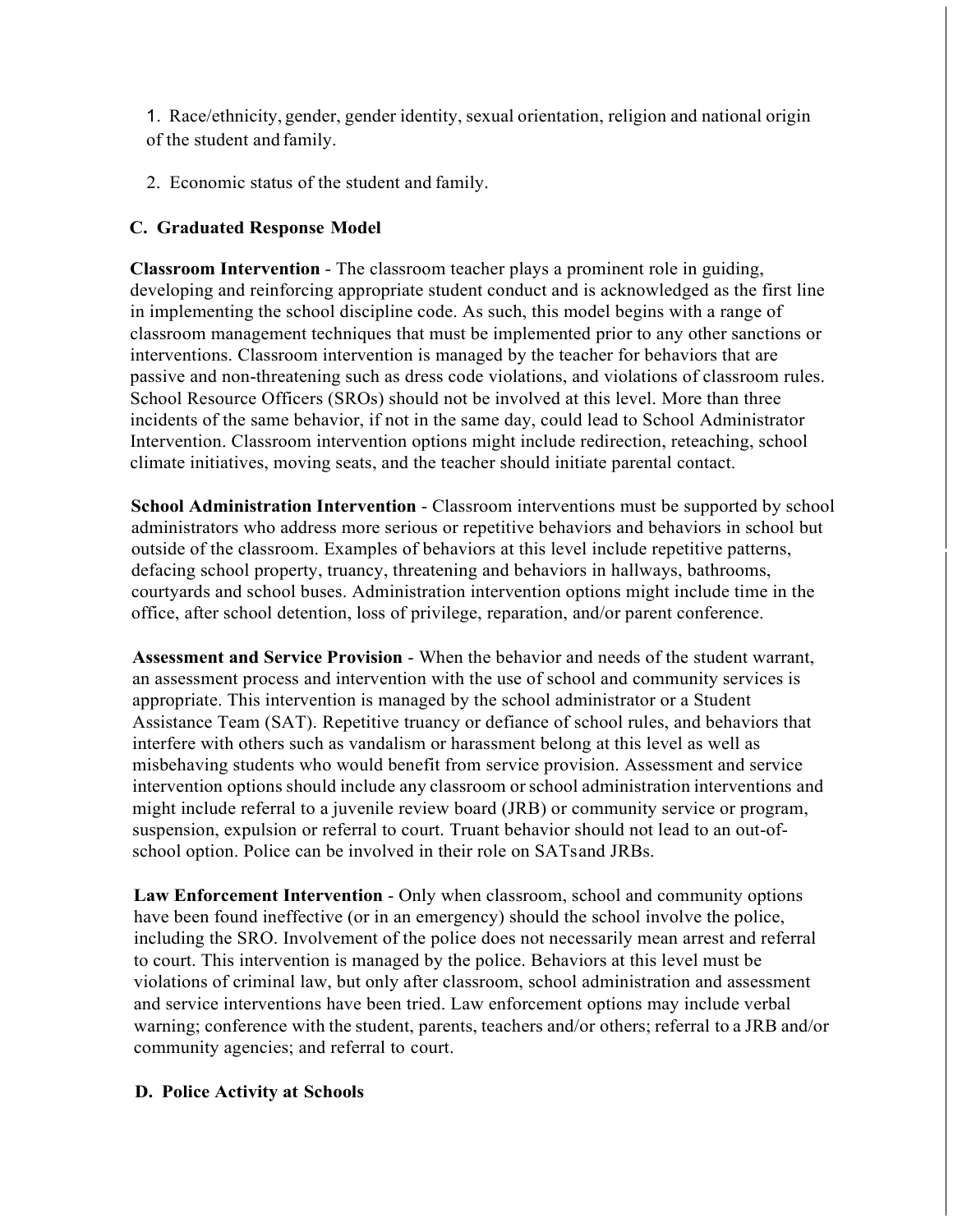The parties agree that police need to follow certain protocols when on school grounds in nonemergency circumstances as follows:

1. Police will act through school administrators whenever they plan any activity on school grounds.

2. Officers entering school grounds will be aware of the potential disruption of the educational process that police presence may cause.

3. Prior to entering a school to conduct an investigation, arrest or search, officers will consider the necessity of such action based on:

a. The potential danger to persons;

b. The likelihood of destruction of evidence or other property;

- c. The ability to conduct the investigation,arrest or search elsewhere.
- 4. When taking a student into custody:

a. Officers should make reasonable efforts to avoid making arrests or taking students into custody on the school premises.

b. Whenever possible, students should be taken into custody out of sight and sound of other students.

5. For communities with School Resource Officers, the SRO will not be responsible for student discipline or enforcement of school rules, although the SRO may provide assistance to school personnel. The SRO will work collaboratively with the school administrator to determine the goals and priorities for the SRO program and the parameters for SRO involvement in school disciplinary matters.

### **IV. Data Collection and Monitoring**

The parties agree that they will provide baseline data for comparison purposes and regularly collect, share, monitor and report data resulting from the implementation of this agreement.

**Data Collection** - on a quarterly basis, the following information will be collected.

**School** - number and types of disciplinary actions, numbers and demographics of students involved, referrals to police.

**Police** - number and types of school incidents for which police incident reports are written, police actions on incidents.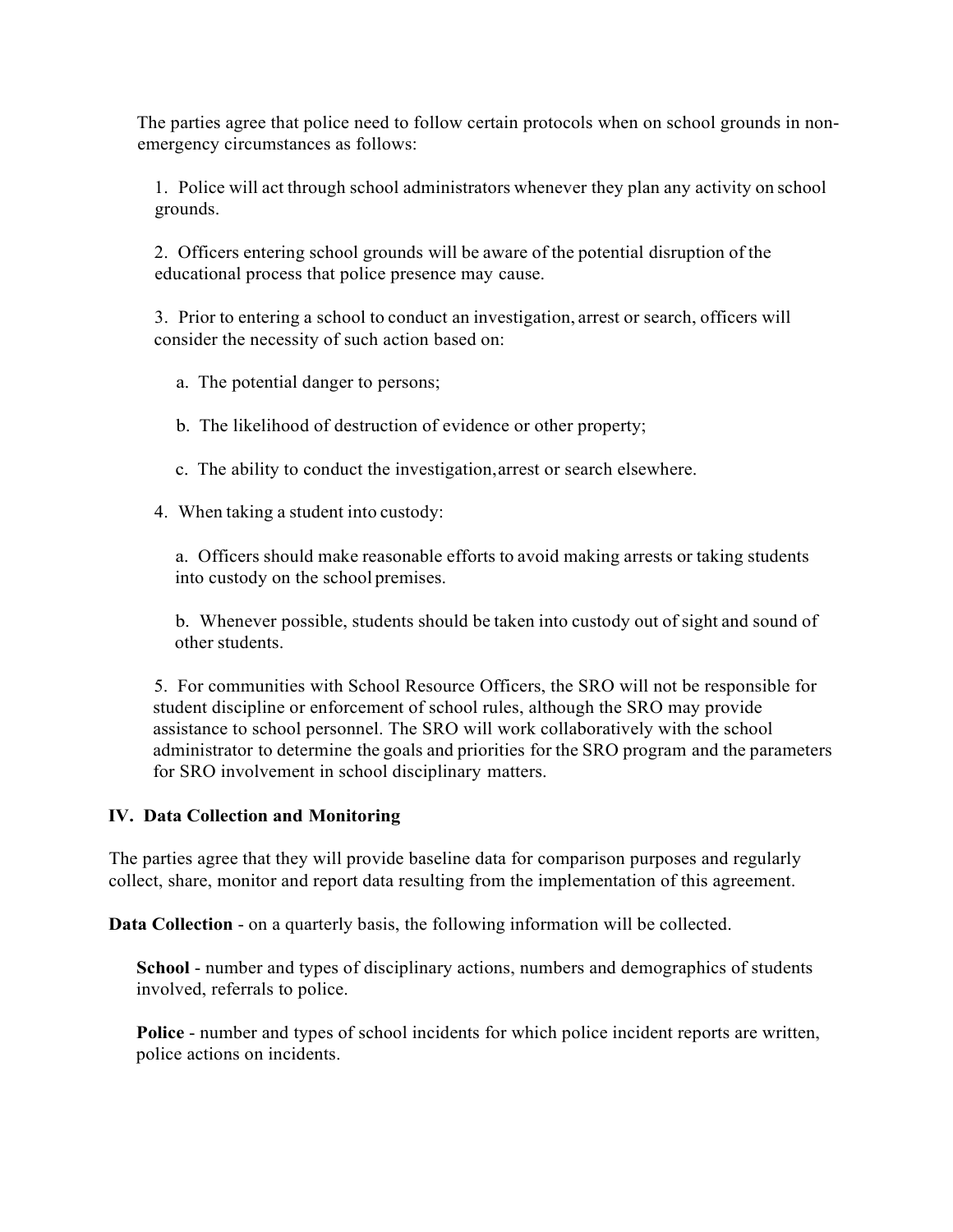For comparison purposes, the parties agree to retrieve the above data for a year prior to the signing of the agreement and quarterly after the signing of the agreement.

**Monitoring and Oversight** - on a regular basis and at least quarterly, parties acknowledge and agree that the School/Police Collaboration Team composed of at least two members from each party will meet to provide oversight of the agreement and review relevant data and analysis. At least annually, the Team will prepare a report of activities and make recommendations for improvements to the agreement and/or its implementation.

### **V. Duration and Modification of Agreement**

This agreement shall become effective **Month, Day, Year** and shall remain in full force and effect until such time as the agreement is modified by the consent of the parties. The agreement may be modified at any time by amendment to the agreement.

In witness whereof, the parties hereto, intending to cooperate with one another, have set their signatures to this document on thisday.

| <b>Executive Director of Schools</b>                                                              | Date                              |  |
|---------------------------------------------------------------------------------------------------|-----------------------------------|--|
| the control of the control of the control of the control of the control of<br><b>Printed Name</b> |                                   |  |
| Sworn and subscribed before me on this _____ day of _____________, 20                             |                                   |  |
| Commissioner of the Superior Court/<br>Notary Public                                              | <b>Commission Expiration Date</b> |  |
| Chief of Police/Resident State Trooper<br><u> 1980 - Johann Stoff, fransk politik (d. 1980)</u>   | Date                              |  |
| <b>Printed Name</b>                                                                               |                                   |  |
| Sworn and subscribed before me on this                                                            | day of $\qquad \qquad .20$        |  |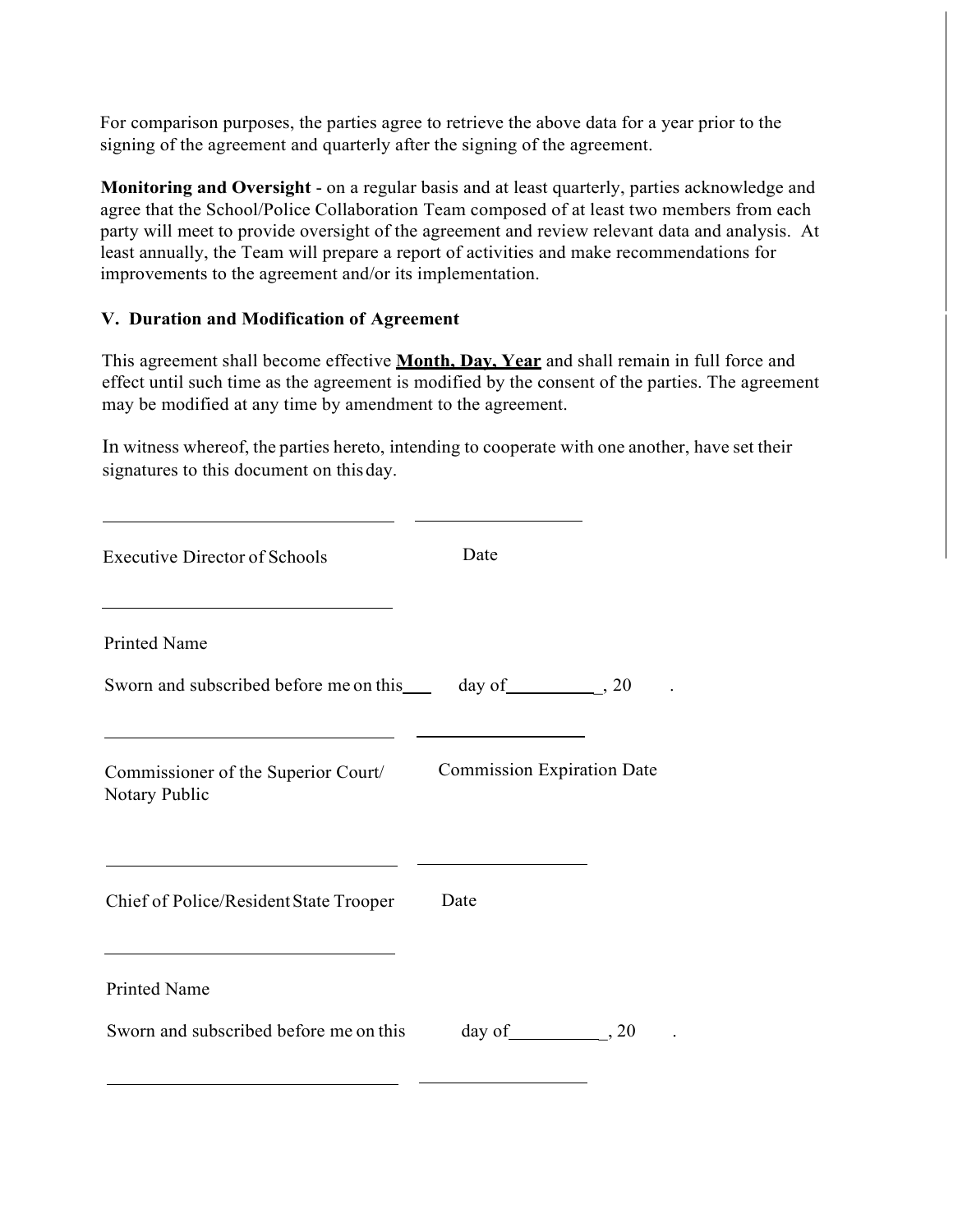Commissioner of the Superior Court/ Notary Public

(Source: Juvenile Justice Advisory Committee, Office of Policy and Management, 450 Capitol Avenue, Hartford, CT)

**NOTE:** It **is also recommended that the Memorandum of Understanding include a section which indicates how the cost of the SRO Program will be paid.**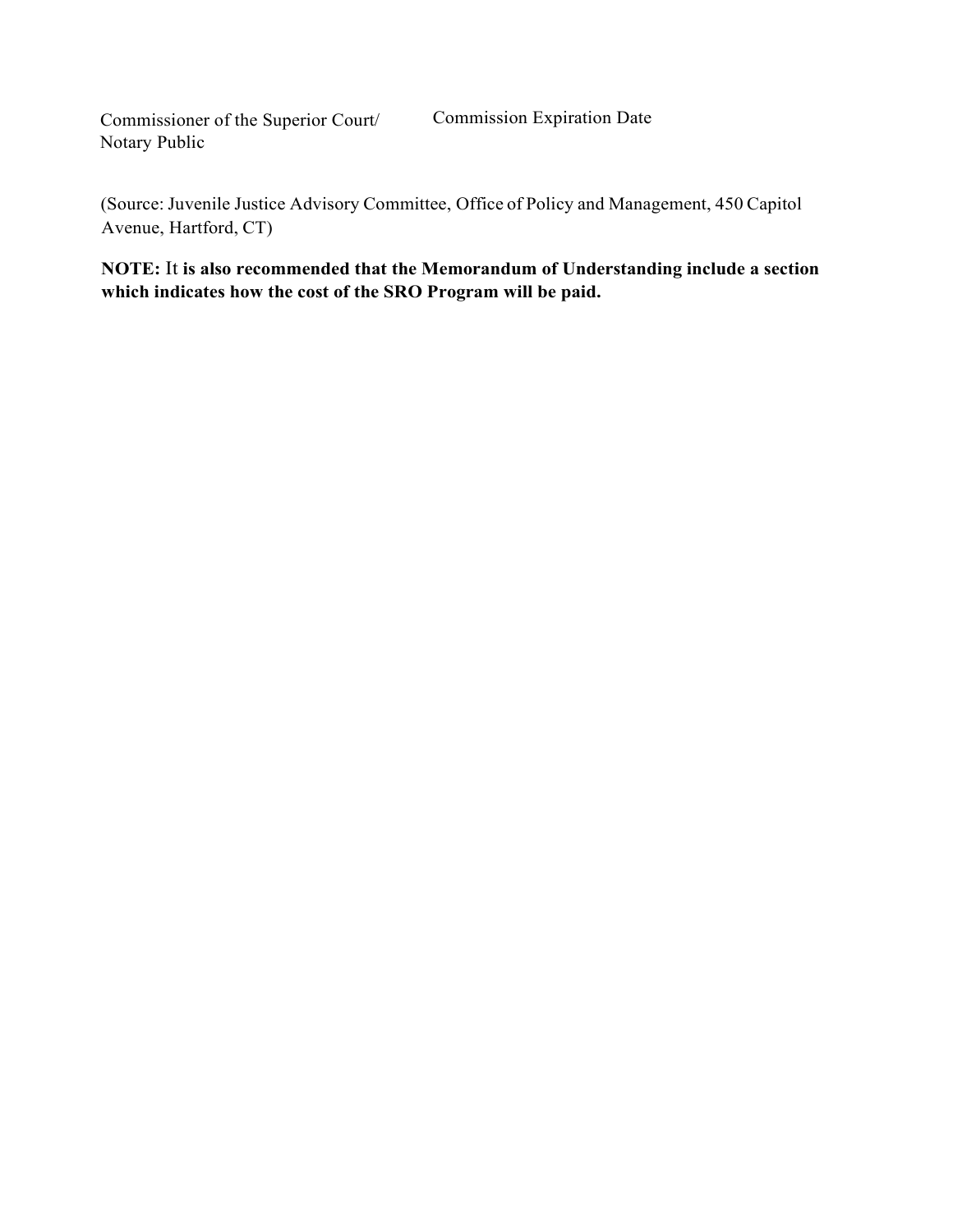**Students Appendix#2**

**(as applicable)** 

**Safety**

### **School Resource Officer**

### **Duties - Example One:**

1. To prevent juvenile delinquency through close contact with students and school personnel.

2. To establish liaison with school principals, faculty and students.

3. To establish and maintain liaison with school security personnel and other SROs assigned to school campuses.

4. To inform the students of their rights and responsibilities as lawful citizens.

5. To provide liaison between students and social agencies which provide needed services.

6. To act as a liaison resource to the Principal in investigating criminal law violations occurring in the school or on school property.

7. To assist administration and faculty in formulating criminal justiceprograms.

8. To formulate educational crime prevention programs to reduce the opportunity for crimes against persons and property in the schools.

9. To participate **in** meetings of the parent-teacher associations as requested.

10. To participate in campus activities, student organizations, and athletic events when invited and feasible.

11. To be aware at all times of the responsibility to improve the image of the uniformed law enforcement officer in the eyes of the students and the community.

### **Duties - Example Two:**

1. Abide by The Executive committee of the Board of Directors policies and shall consult with and coordinate activities through the school Principal but shall remain fully responsive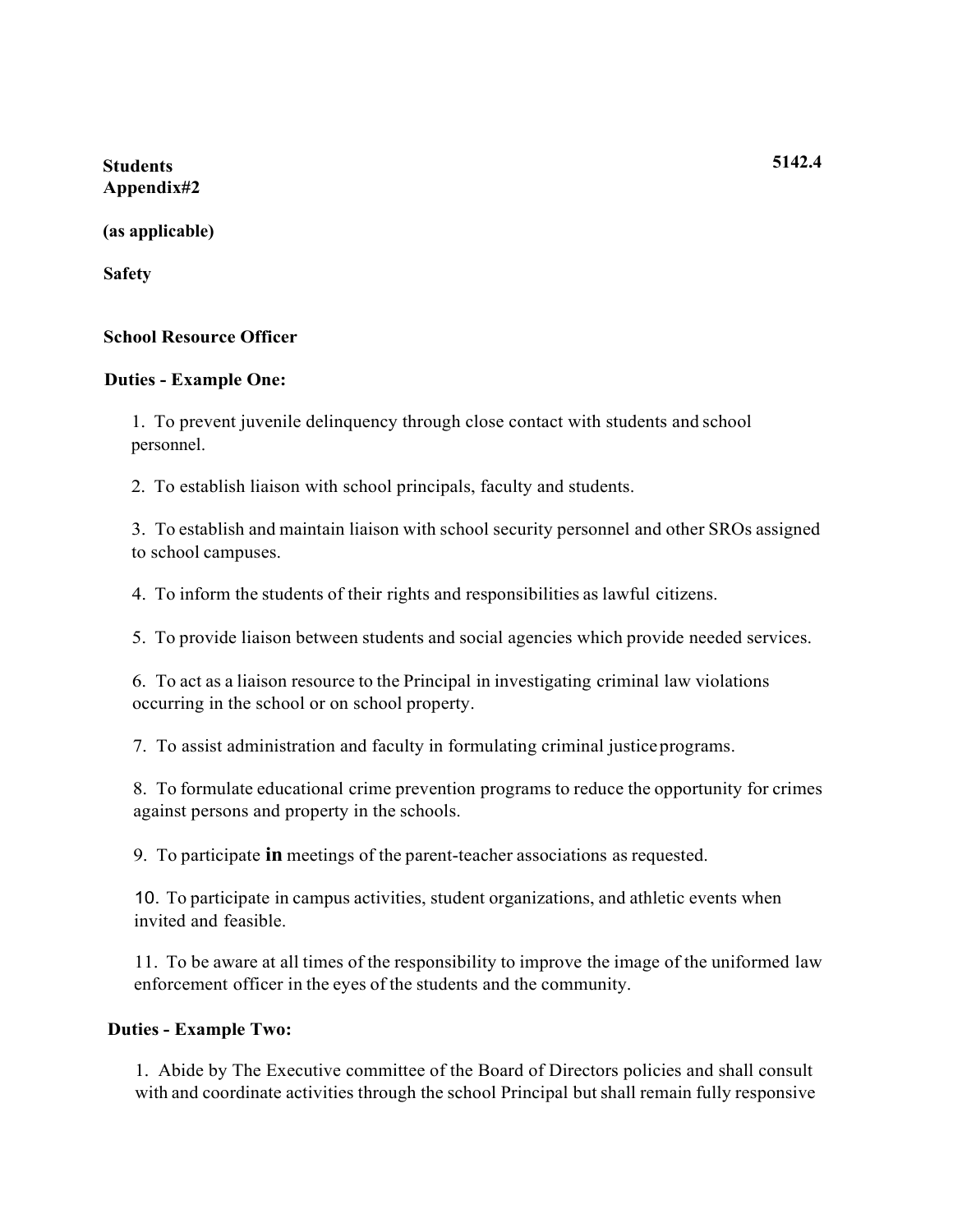to the chain of command of the law enforcement agency in all matters relating to employment and supervision.

2. Develop expertise in presenting various subjects; particularly in meeting federal and state mandates in drug abuse prevention education and shall provide these presentations at the request of school personnel in accordance with the established curriculum.

3. Encourage individual and small group discussions about law enforcement related matters with students, faculty and parents.

4. Refrain completely from functioning as a school disciplinarian. The School Resource Officer is not to be involved in the enforcement of disciplinary infractions that do not constitute violations of the law.

5. Attend meetings of parent and faculty groups to solicit their support and understanding of the School Resource Officer Program and to promote awareness of law enforcement functions.

6. Serve as a member of the School Student Services Committee and will be familiar with all community agencies that offer assistance to youths and their families such as mental health clinics, drug treatment centers, etc.

7. Confer with the Principal to develop plans and strategies to prevent and/or minimize dangerous situations on or near the campus or involving students at school related activities.

8. Perform duties as determined by the Principal other than those regularly assigned to school personnel such as lunchroom or hall duty. (Nothing herein is intended to preclude the SRO from being available in areas where interaction with students is expected.)

9. Abide by the EASCONN Board's policy and applicable law concerning interviews should it be necessary to conduct formal law enforcement interviews with students or staff on school property or at school functions under the jurisdiction of the EASTCONN Board.

10. Take law enforcement action as necessary and notify the Principal of the school assoon as possible; whenever applicable advise the Principal before requesting additional enforcement assistance on campus and undertake all additional law enforcement responsibilities at the Principal'sdirection.

11. Give assistance to officers in matters regarding the duties of SROs whenever necessary.

12. In order to assure the peaceful operation of school-related programs, SROs will whenever possible, participate in or attend school functions.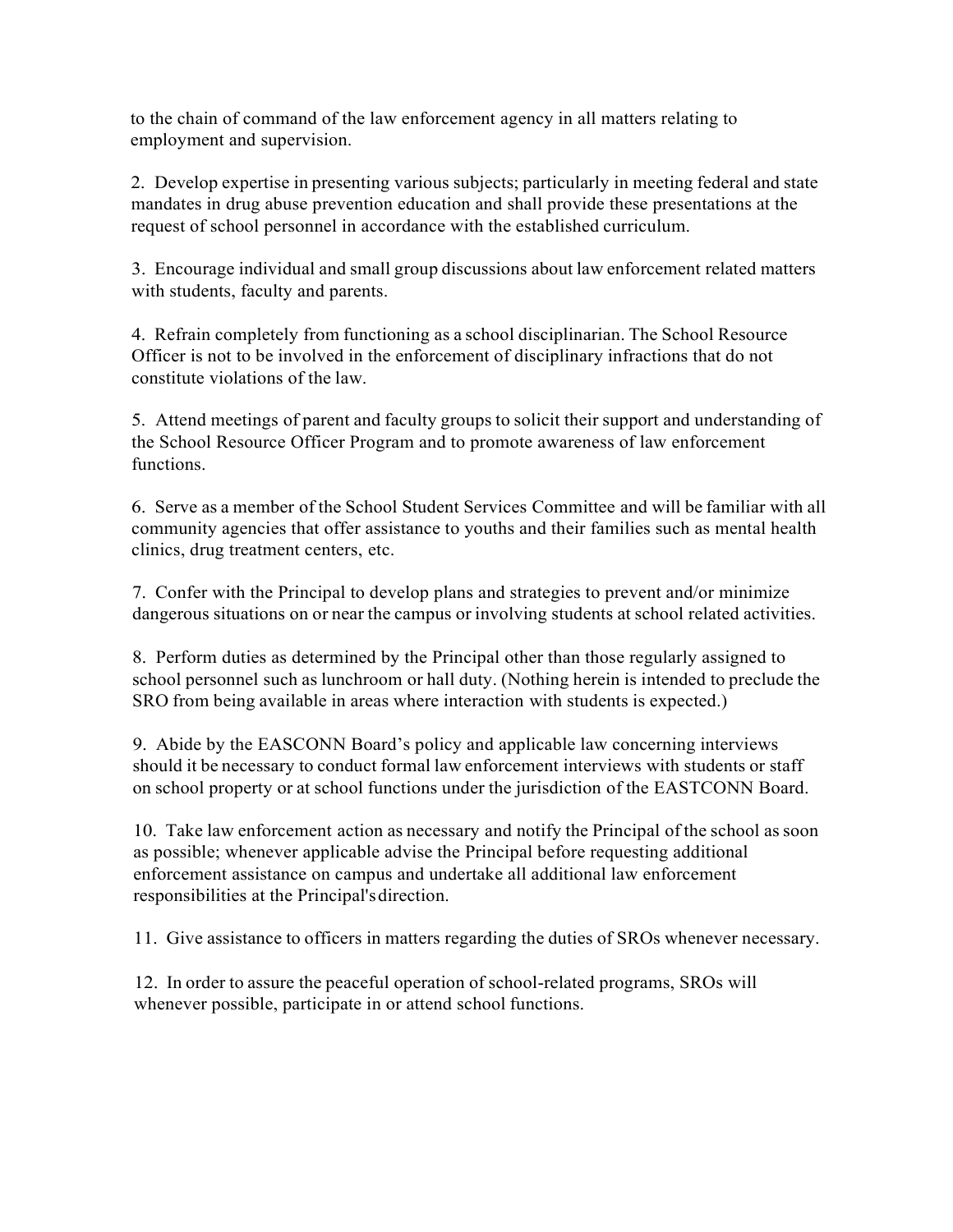13. Reaffirm their roles aslaw enforcement officers by wearing their uniforms, unless doing so would be inappropriate for scheduled school activities. The uniform will also be worn at events where it will enhance the image of officers and their ability to perform their duties.

14. Coordinate with the Principal and be responsible for law enforcement and security activity at extra-curricular events as determined by thePrincipal.

15.. Serve as a member of the EASTCONN Safety Advisory Committee, be familiar with all community agencies that offer assistance to youths and their families such as mental health clinics, drug treatment centers, etc., and assist in the development and implementation of safety/crisis plans for EASTCONN and individual schools.

### **Duties - Example Three:**

1. To protect lives and property for the citizens and public schoolstudents.

2. To enforce Federal, State and local criminal laws and ordinances, and to assist school officials with the enforcement of the EASTCONN Board policies and administrative regulations regarding student conduct.

3. To counsel public school students in special situations, such as students suspected of engaging in criminal misconduct, when requested by the Principal or the Principal's designee or by the parents/guardians of thestudent.

4. To investigate criminal activity committed on or adjacent to school property.

5. To answer questions that students may have about Connecticut criminal or juvenile law.

6. To assist other law enforcement officers with outside investigations concerning students attending the school(s) to which the SRO isassigned.

7. To provide security during the regular school day and for special school events or functions at the request of the Principal or his/her designee.

# **Duties - Example Four: (An expanded version of Example Two)**

I. Abide by the EASTCONN Board's policies and shall consult with and coordinate activities through the Principal but shall remain fully responsive to the chain of command of the law enforcement agency in all matters relating to employment and supervision.

2. Refrain completely from functioning as a school disciplinarian. If the Principal or his/her designee believes an incident is a violation of the law, he/she shall contact the School Resource Officer who shall then determine whether law enforcement action is appropriate.

3. Develop expertise in presenting various subjects such as understanding the laws, the police officers and the police mission.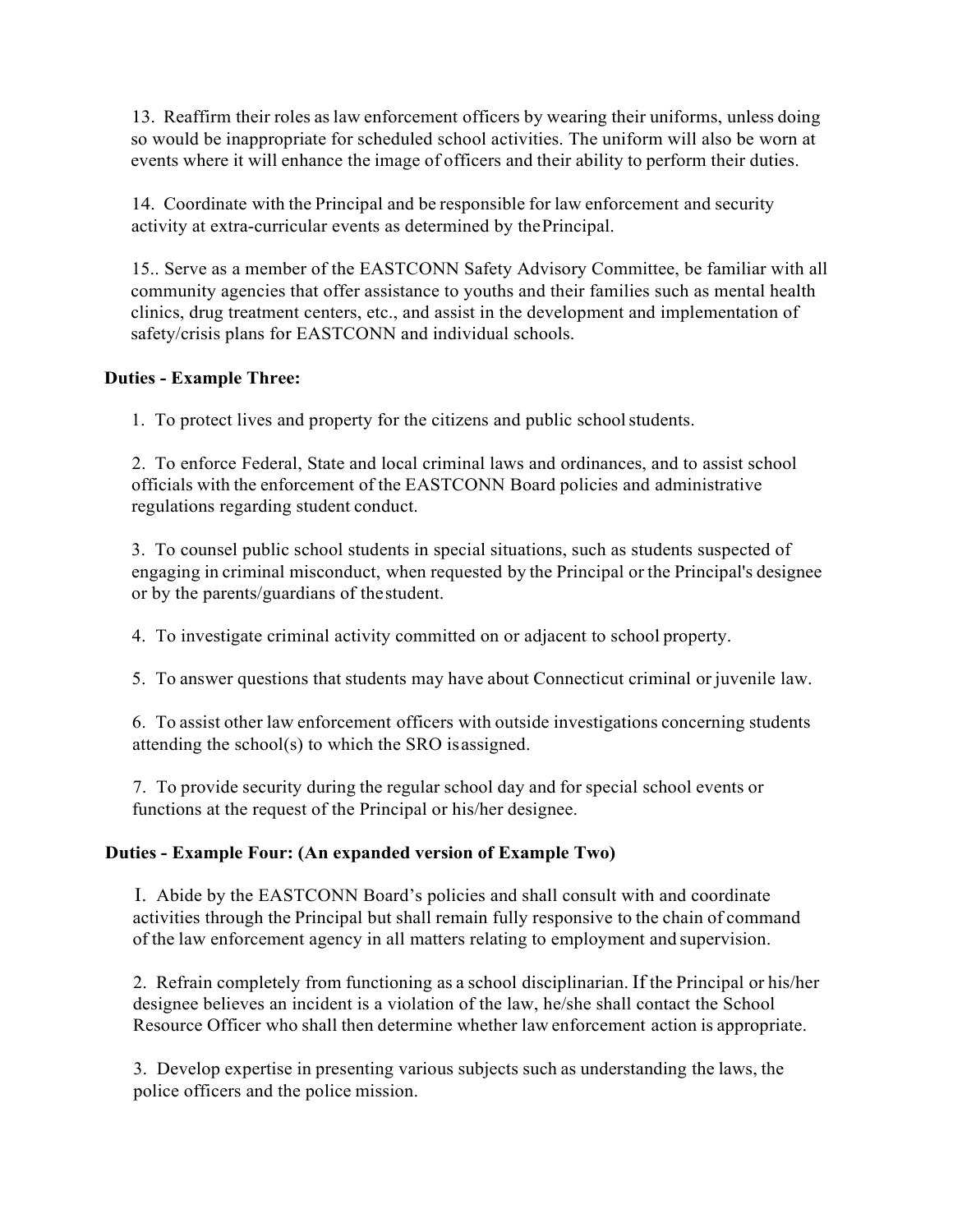4. Encourage individual and small group discussions about law enforcement related matters with students, faculty and parents/guardians.

5. Attend meetings of parent and faculty groups to solicit their support and understanding of the Police School Resource Program and to promote awareness of law enforcement functions.

6. Make themselves available for conferences with students, parents, and faculty members to assist them with problems of a law enforcement or crime prevention nature. (Nothing herein requires that confidential information obtained be disclosed.)

7. Serve as a member of the School Student Services Committee and will be familiar with all community agencies which offer assistance to youths and their families such as mental health clinics, drug treatment centers, etc., and may make referrals whenappropriate.

8. Confer with the Principal to develop plans and strategies to prevent and/or minimize dangerous situations on or near the campus or involving students at school related activities.

9. Perform duties as determined by the Principal other than those regularly assigned to school personnel such as lunchroom or hall duty. (Nothing, herein, is intended to preclude the SROs from being available in areas where interactions with students is expected.)

10. Abide by the EASTCONN Board's policy concerning interviews should it become necessary to conduct formal police interviews with students or staff on property or at school functions under jurisdiction of the public schools.

11. Take law enforcement action as necessary and notify the Principal of the school assoon as possible; whenever practicable advise the Principal before requesting additional enforcement assistance on campus and undertake all additional law enforcement responsibilities at the Principal's direction.

12. Give assistance to police officers in matters regarding the duties of Resource Officers whenever necessary.

13. Promote citizen awareness of law enforcement efforts, to assure the peaceful operation of school related programs, and to build support with students. Police School Resource Officers, will whenever possible participate in or attend school functions.

14. Reaffirm their roles as law enforcement officers by wearing their uniforms, unless doing so would be inappropriate for scheduled school activities. (The uniform will also be worn at events where it will enhance the image of the officers and their ability to perform their duties.)

15. Coordinate with the Principal for extra duty security and be responsible for security and law enforcement activity at extra curricular events as determined by thePrincipal.